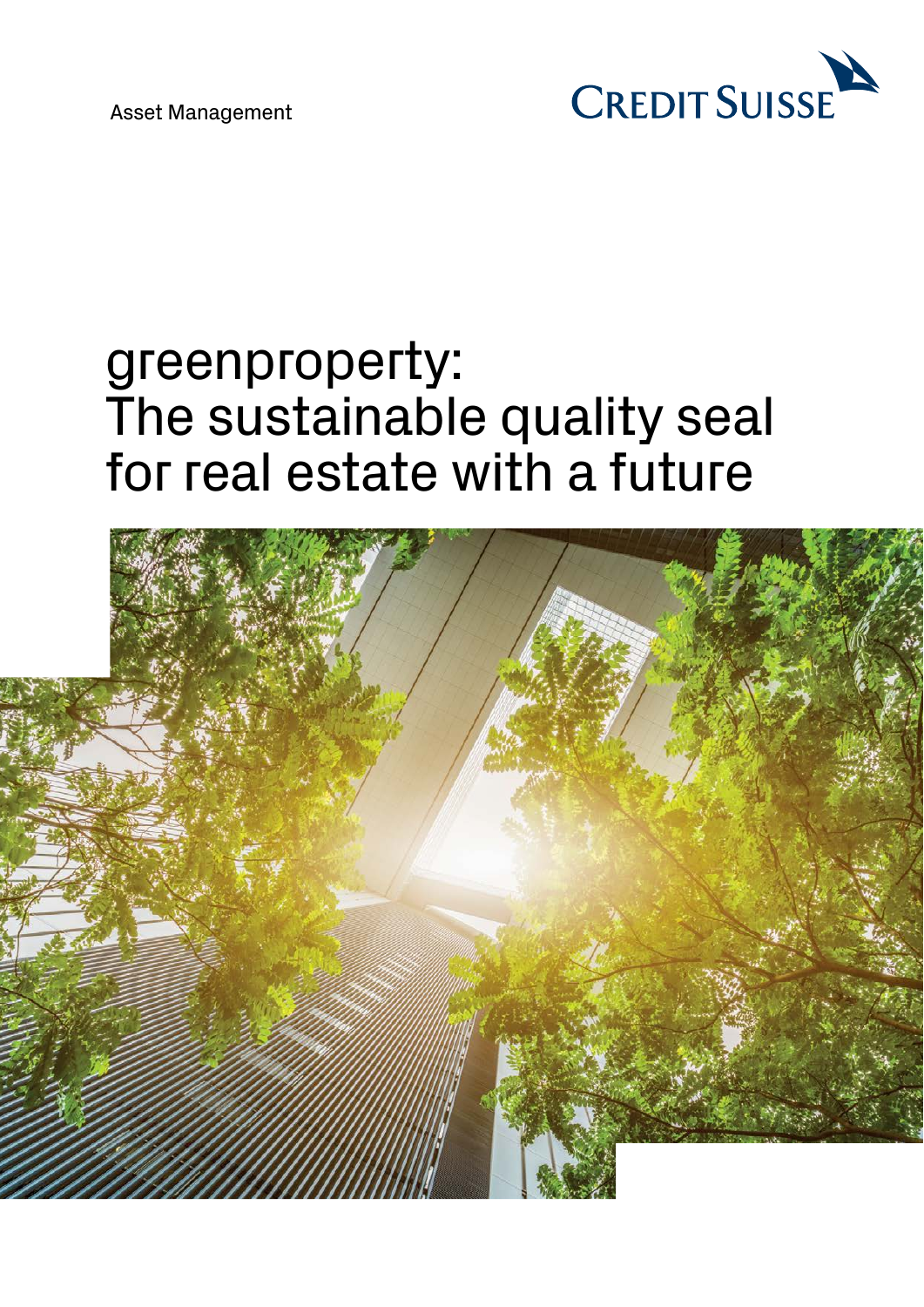**The first comprehensive Swiss quality seal for sustainable real estate under the ESG approach**  (ESG: environmental, social and governance)



Quality seal of approval for sustainable property A Credit Suisse Initiative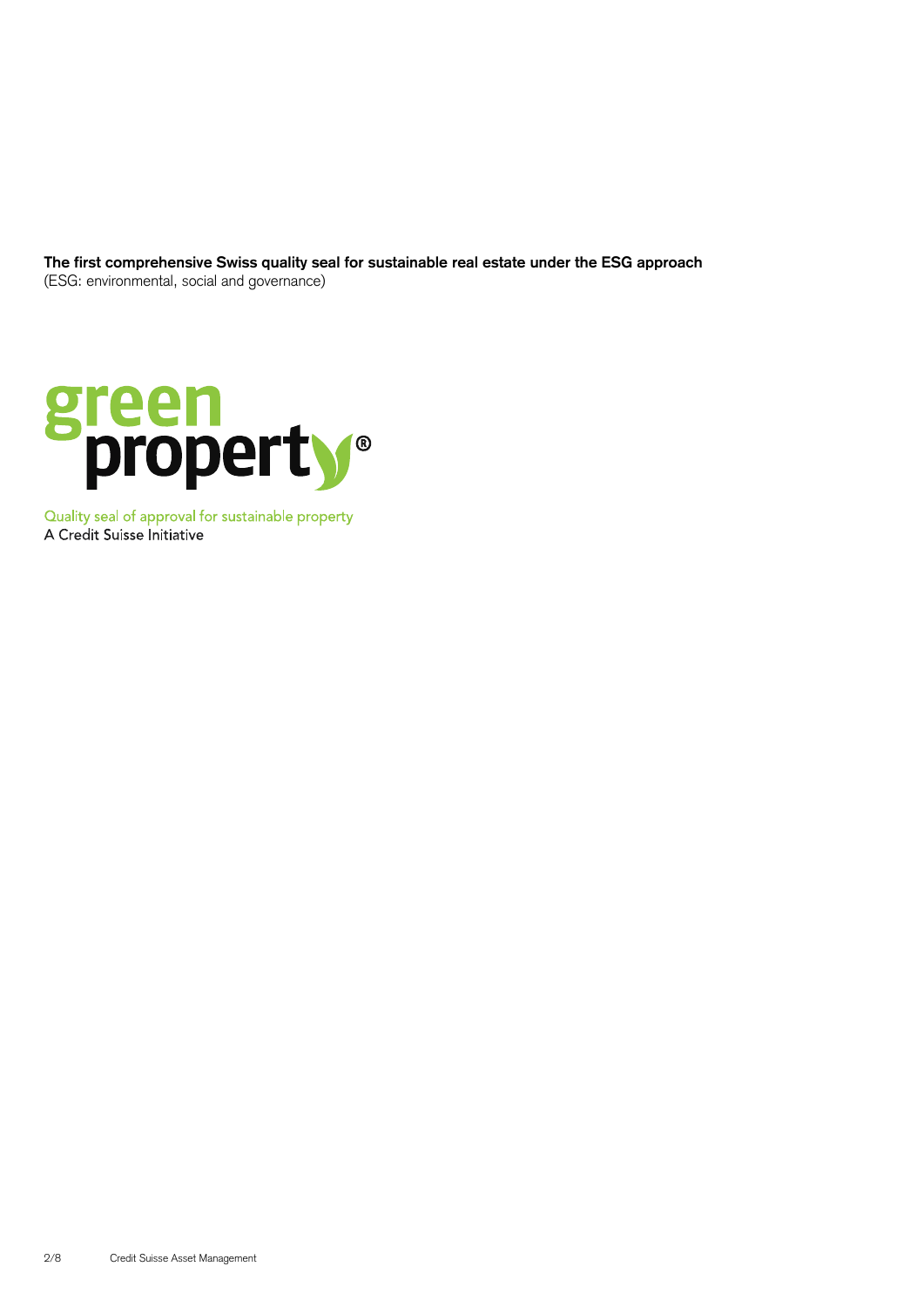# Sustainability in all phases of the real estate life cycle

The first comprehensive Swiss quality seal for sustainable real estate offered by Credit Suisse Asset Management takes a holistic ESG approach (ESG: environmental, social and governance), taking account of environmental, social, and corporate governance aspects. The quality seal sets a high bar for the sustainable handling of properties.

Ensuring that construction projects are environmentally sustainable and fit for the future is one of the core elements of our sustainability strategy. Out of a sense of conviction and with an awareness of our responsibility, we – as a leading building owner and real estate investment manager – create long-term added value with our projects.

Credit Suisse Asset Management Global Real Estate developed the greenproperty quality seal with renowned engineering and planning company Amstein + Walthert AG in 2009. This first comprehensive standard for sustainable property in Switzerland includes environmental, economic, and social aspects and is therefore a powerful example of how to take a sustainable approach to new buildings.

## **A new issue with potential**

Ten years after the initial launch of the greenproperty quality seal, a revised version was introduced in 2019. This new version reflects the future-oriented developments in the area of sustainable construction and ensures greater transparency.

Other established Swiss and international sustainability labels and certifications, such as Minergie®, Sustainable Construction Standard Switzerland (Standard Nachhaltiges Bauen Schweiz – SNBS), German Sustainable Building Council (Deutsche Gesellschaft für Nachhaltiges Bauen – DGNB), or the Leadership in Energy and Environmental Design (LEED) will be taken into account in the new version of greenproperty as part of an efficient certification process.

 properties in terms of ESG criteria, but also A greenproperty assessment not only stands for real estate that is more sustainable than traditional ensures that this real estate is fit to meet future regulatory requirements as well.

### **Integrated criteria for sustainable construction**

Before a construction project or any real estate receives a greenproperty quality seal, it must meet various conditions. A property is assessed on the basis of some 50 environmental, economic, and social indicators – summarized in five aspects – in order to receive the quality seal. These aspects must be reviewed for each construction project.

# **These aspects serve as the framework for the greenproperty quality seal:**



**E** Minimum requirement for gold certification Assessment of sample project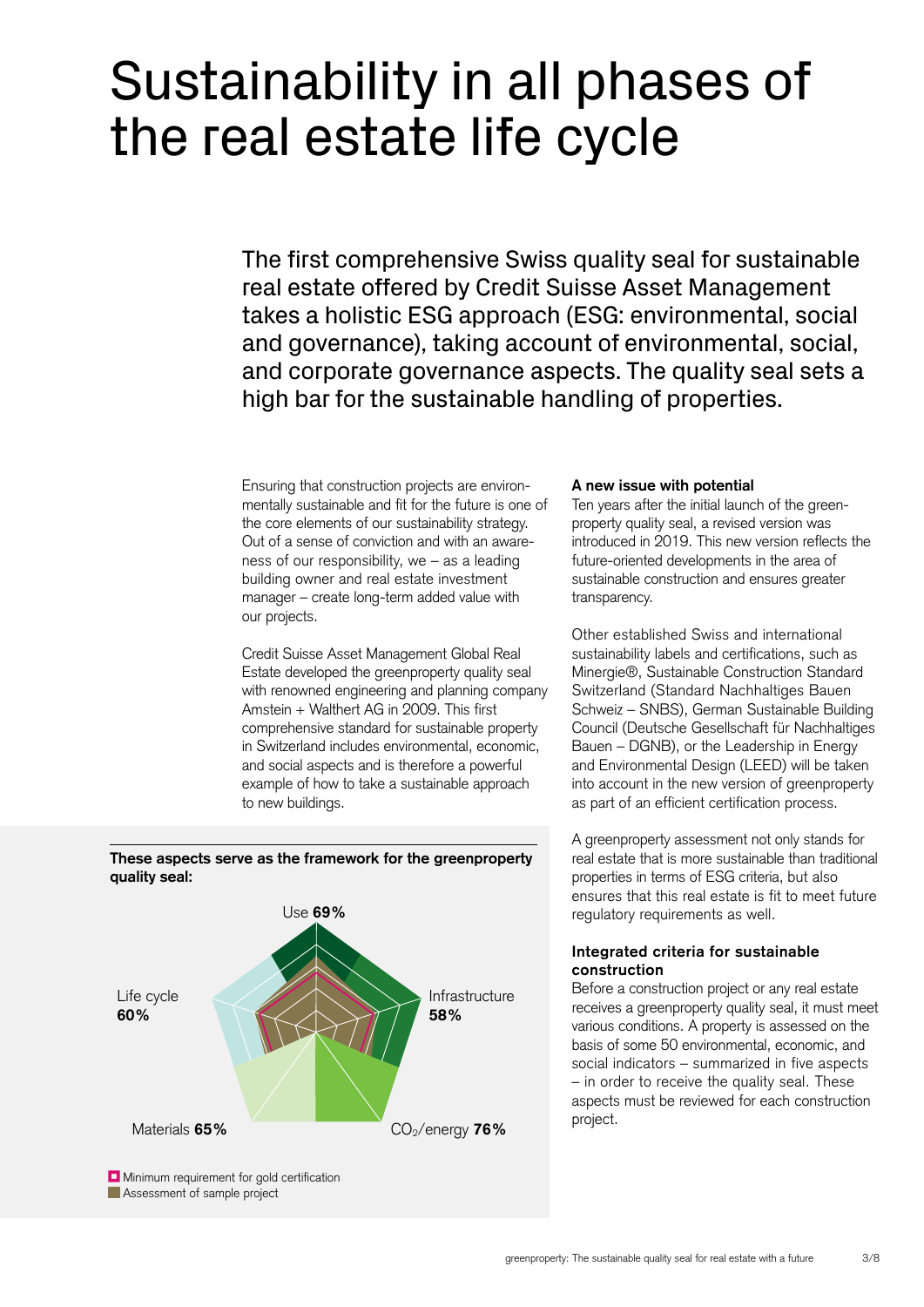Each aspect also includes the criterion "innovation", which can be used to improve the fulfillment rate of each aspect. This innovation criterion is subject to change each year, thus promoting available and technically proven innovations on the market.

the above-listed criteria in the various innovation criteria can be found on aspects, real estate can receive a our website credit-suisse.com/ greenproperty quality seal in the gold, [greenproperty.](https://www.credit-suisse.com/ch/en/asset-management/solutions-capabilities/real-estate-ch/sustainability.html?WT.i_short-url=%2Fgreenproperty&WT.i_target-url=%2Fch%2Fde%2Fasset-management%2Fsolutions-capabilities%2Freal-estate-ch%2Fsustainability.html) silver, or bronze category.

Depending on the fulfillment rate of More information about the current

### **The following criteria must be met in order to receive the greenproperty quality seal:**

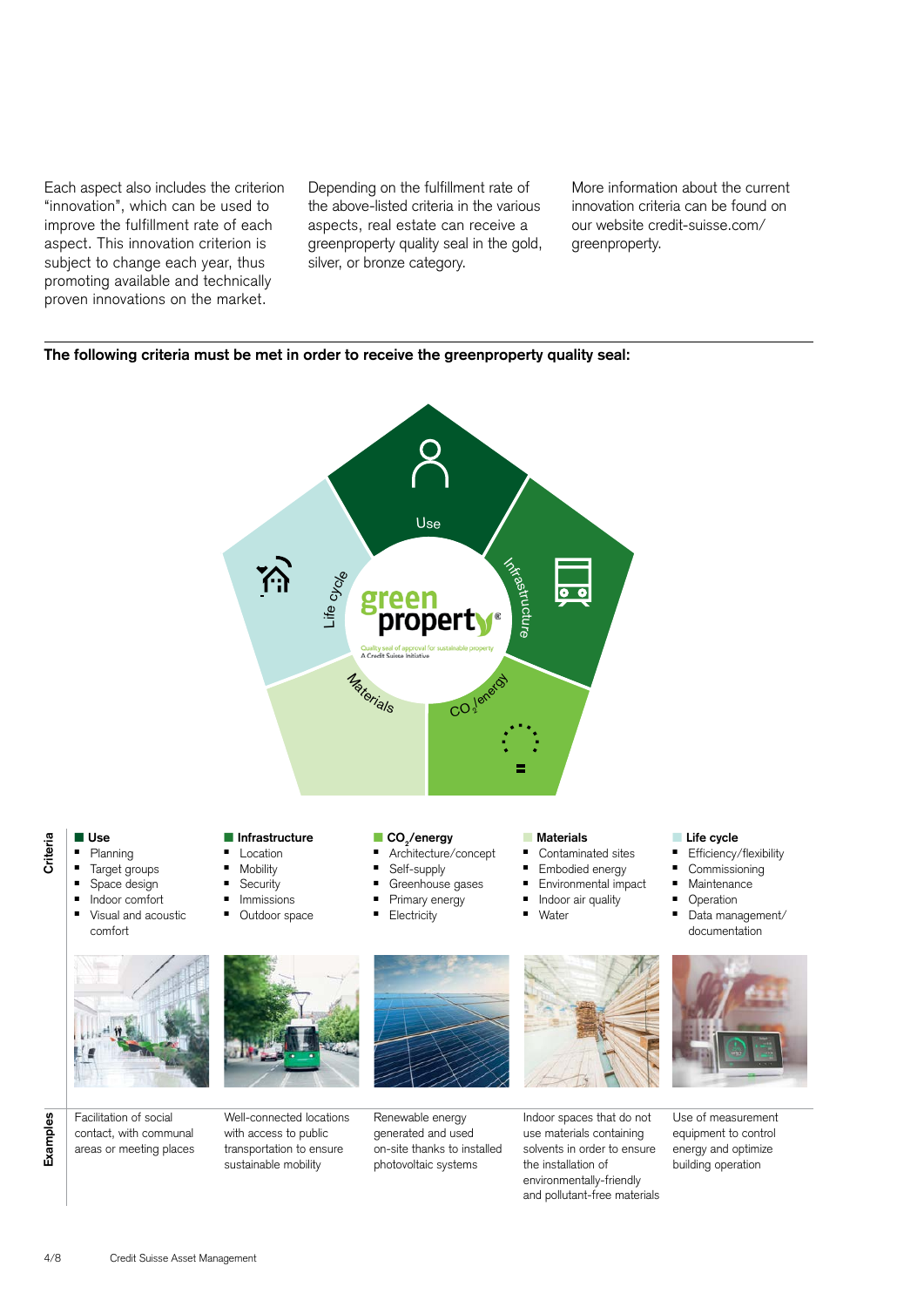#### **The quality seal put to the test**

Real estate must undergo a multistage evaluation process in order to receive the greenproperty quality seal. As part of this process, during the acquisition and planning phase economic and sustainability criteria are assessed and, if they are approved, a provisional quality seal is issued. During the implementation phase of the construction project, adjustments may be made, if necessary, in order to obtain the sought-after definitive quality seal. After the construction project has been completed, the property is subjected to the same assessment process a second time so it can be granted the definitive quality seal.

The assessment process is led by the relevant Credit Suisse Asset Management construction project manager. The greenproperty indicators are assessed by an external real estate fiduciary, a sole contractor, or a general contractor. The energy indicators, by contrast, are reviewed by an external and independent energy inspection body.

The evaluation process for awarding the quality seal is carried out and monitored by an independent certifier. This external and independent certification body checks the overall assessment and reviews the file to make sure it is complete. The body also makes the final decision as to whether a provisional or definitive greenproperty certificate in the gold, silver, or bronze category can be issued. Based on the audit report, Credit Suisse Asset Management then issues the quality seal and concludes the provisional or definitive certification process.

A web-based database solution supports the paperless certification process and provides a valuable data basis for monitoring, reporting, and optimization measures. This increases efficiency and ensures that the data is archived.

The sustainability of the property is ensured following completion by including the building in building optimization programs that seek to maintain energy efficiency through operational improvements and renovations.

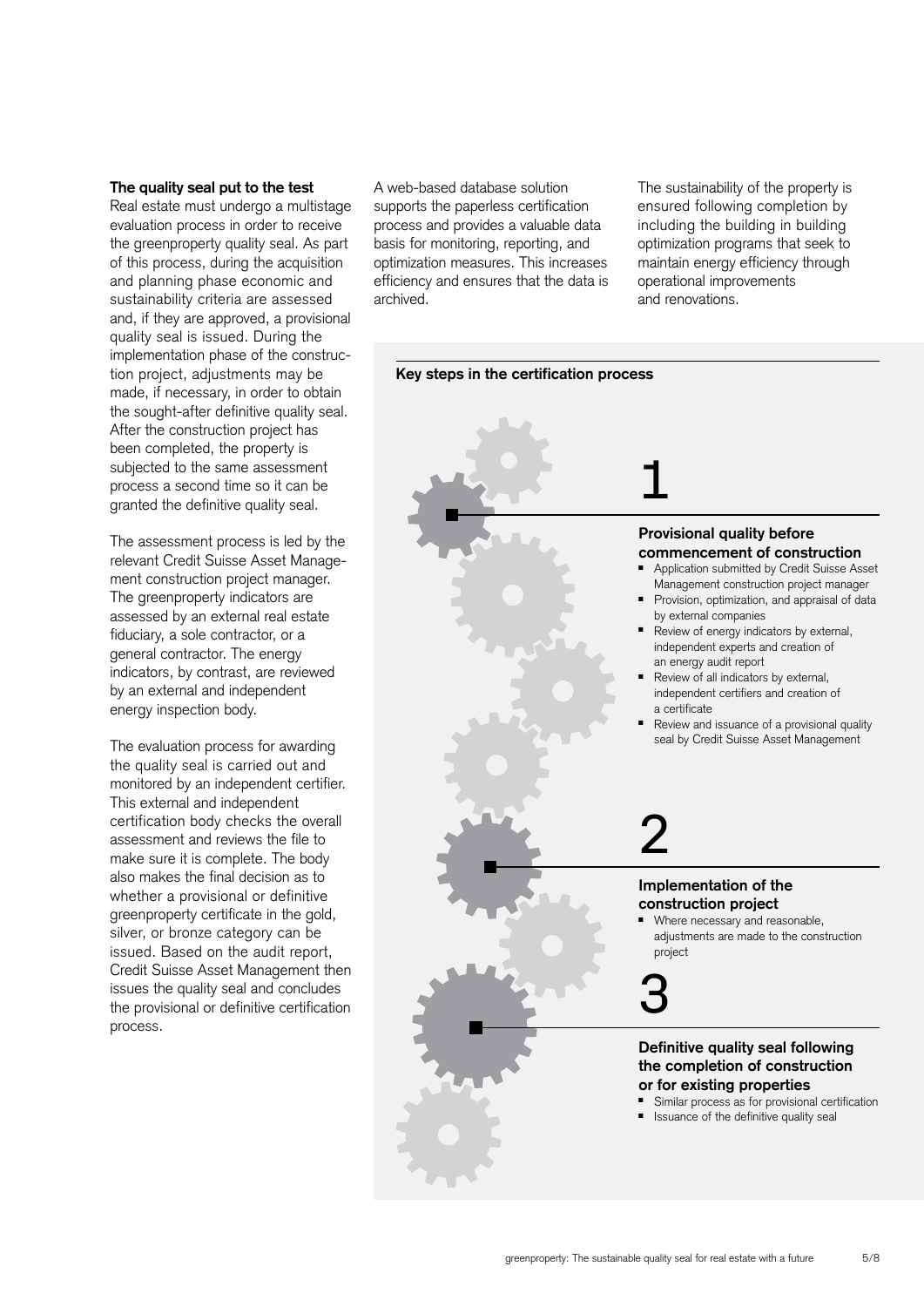# greenproperty – A successful history

Shortly before its tenth anniversary, greenproperty reached a milestone in autumn 2018, when it awarded the 100th definitive quality seal.

This quality seal was awarded to the European head office of the company Fossil Group in Basel. The building is part of the portfolio of a real estate fund held by Credit Suisse Asset Management and now has both a greenproperty silver rating and a Minergie®-P certificate.

#### **Sustainable advantages of greenproperty real estate**

Real estate maintains its value and develops largely independently of other asset classes. Many investors now want to invest in investments that take the so-called ESG approach, in other words, investments that meet environmental, social, and corporate governance criteria. Sustainable real estate is especially suitable for this purpose, as ESG criteria can be applied in various ways.

The "green" operation of real estate creates added value compared to traditional properties. This is because the greater energy efficiency and lower  $\mathsf{CO}_2$  emissions of sustainably managed properties not only help to protect the environment, but also offer economic advantages in terms of operating risks, rental and purchase prices, income, and returns.

Further information about our sustainability strategy can be found here: [credit-suisse.com/am/esg](https://www.credit-suisse.com/ch/en/asset-management/esg-investing.html?WT.i_short-url=%2Fesg&WT.i_target-url=%2Fch%2Fde%2Fasset-management%2Fesg-investing.html)

## **The building that received the 100th greenproperty quality seal is in Basel.**





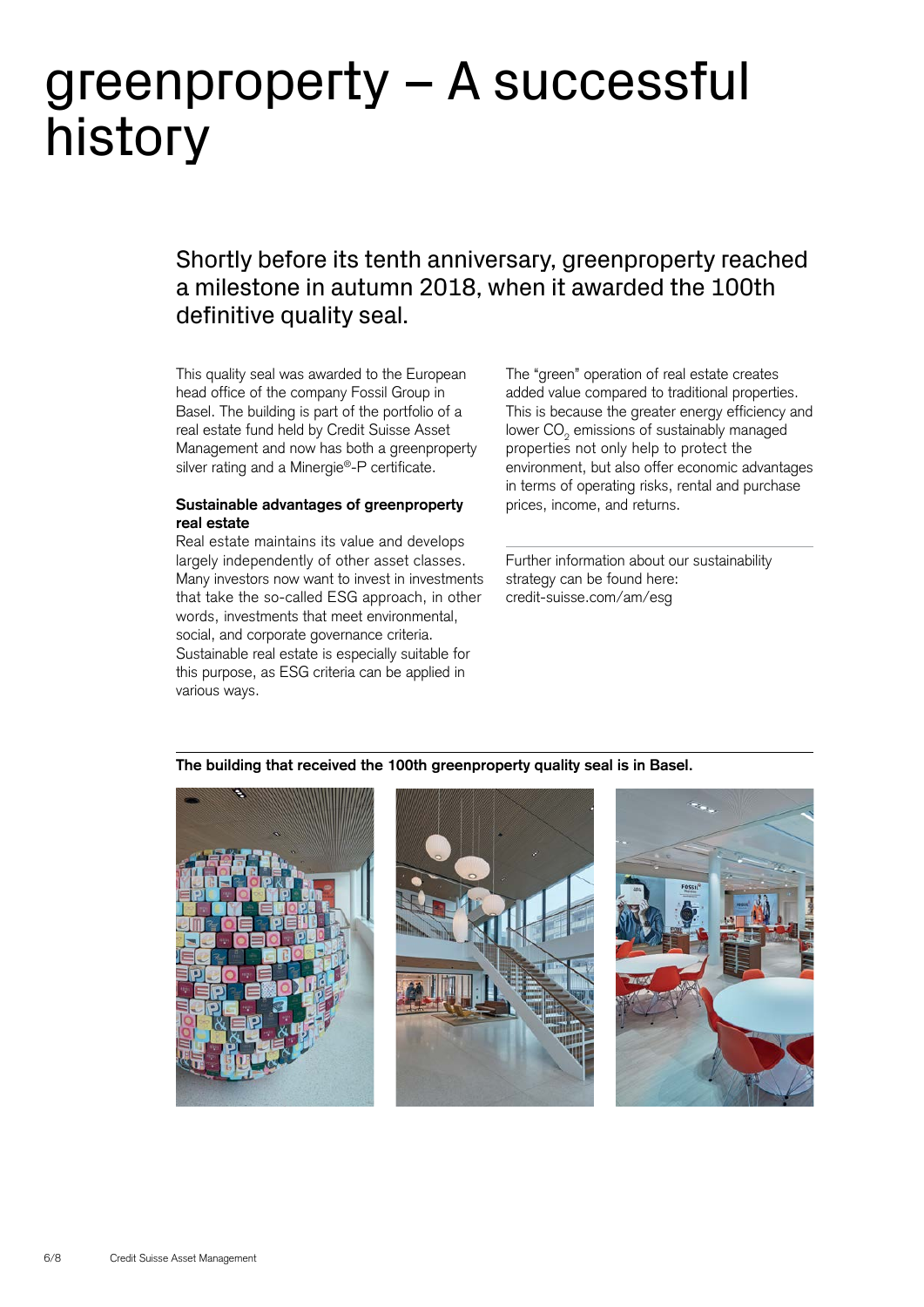**Attention is drawn to the greenproperty quality seal with the placement of a plaque on certified buildings. Here are a few selected examples:** 







© 2019 Halter AG. Photo: Hannes Henz

Electrolux-Areal, Aarau

**Rating** greenproperty gold **Certification number** AG-5000-10 **Architect** Schneider & Schneider Architects **Construction** HRS Real Estate AG **Construction period** 2015 bis 2018

greenproperty is the first comprehensive quality seal in Switzerland that<br>enables a holistic assessment of real estate in terms of its sustainability.<br>It assesses qualitative and quantitative criteria in five aspects and a

It was developed by Credit Suisse Asset Management Global Real Estate in collaboration with Zurich-based engineering firm Amstein + Walthert in 2008.





Hochzwei WOT1, Luzern

**Rating** greenproperty silver **Certification number** LU-6005-01 **Architect** Iwan Bühler and Daniele Marques **Construction** Arge Halter/Eberli **Construction period** 2009 to 2012

greenproperty is the first comprehensive quality seal in Switzerland that<br>enables a holistic assessment of real estate in terms of its sustainability.<br>It assesses qualitative and quantitative criteria in five aspects and a

It was developed by Credit Suisse Asset Management Global Real Estate in collaboration with Zurich-based engineering firm Amstein + Walthert in 2008.





amRietpark, Baufeld A3, Schlieren

**Rating** greenproperty bronze **Certification number** ZH-8952-14 **Architect** Galli & Rudolf Architects **Construction** Halter Generalunternehmung AG **Construction period** 2010 to 2012

greenproperty is the first comprehensive quality seal in Switzerland that<br>enables a holistic assessment of real estate in terms of its sustainability.<br>It assesses qualitative and quantitative criteria in five aspects and a

It was developed by Credit Suisse Asset Management Global Real Estate in collaboration with Zurich-based engineering firm Amstein + Walthert in 2008.